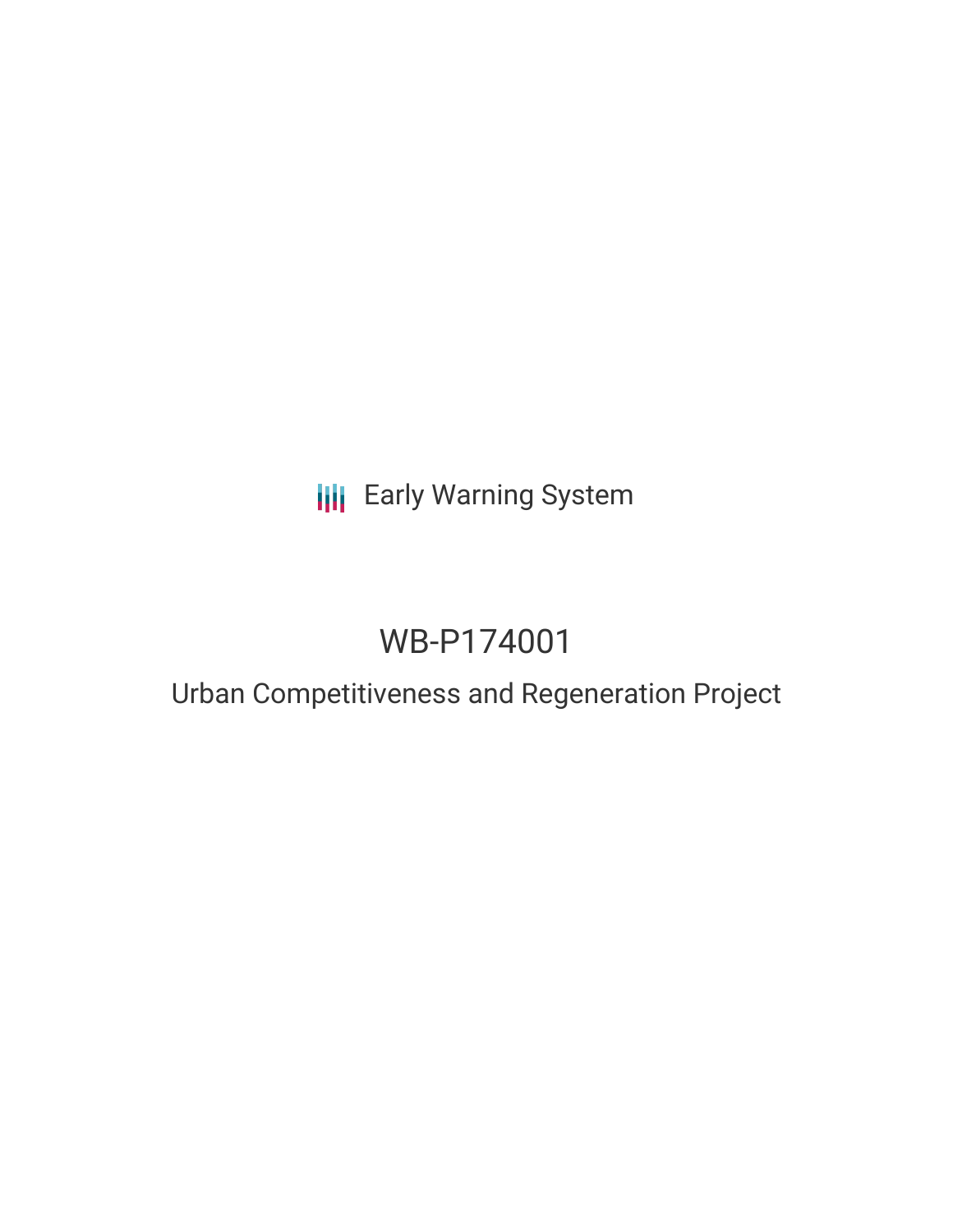

### **Quick Facts**

| <b>Countries</b>               | Mongolia                                     |
|--------------------------------|----------------------------------------------|
| <b>Specific Location</b>       | Ulaanbaatar                                  |
| <b>Financial Institutions</b>  | World Bank (WB)                              |
| <b>Status</b>                  | Proposed                                     |
| <b>Bank Risk Rating</b>        | U                                            |
| <b>Borrower</b>                | Ministry of Finance                          |
| <b>Sectors</b>                 | Agriculture and Forestry, Industry and Trade |
| <b>Investment Type(s)</b>      | Loan                                         |
| <b>Investment Amount (USD)</b> | \$100.00 million                             |
| <b>Project Cost (USD)</b>      | $$400.00$ million                            |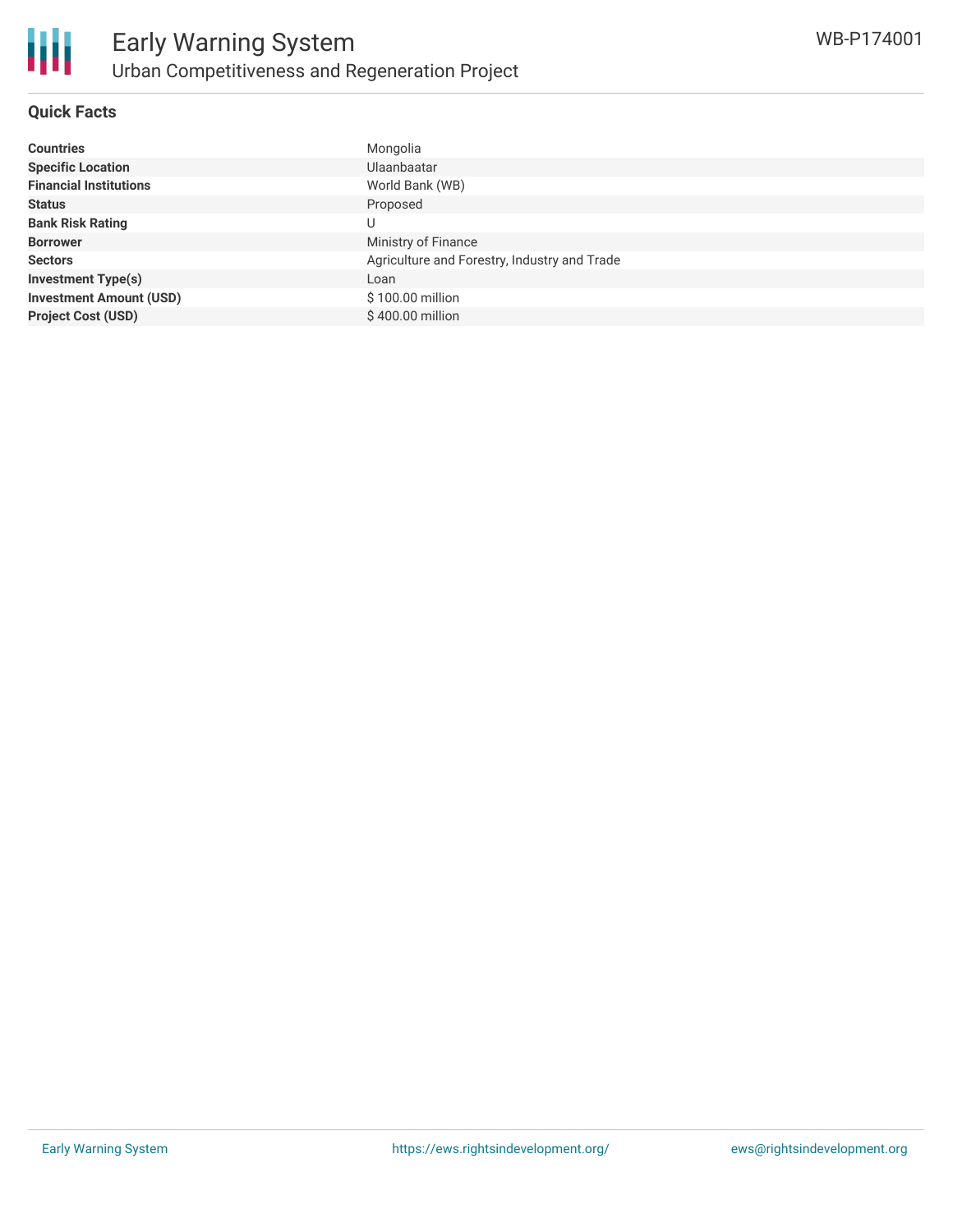

### **Project Description**

At the time of writing, there is limited information available on this project. The Bank's website states that "The main objective of phase 1 of the MPA is to enhance job creation in priority sectors and improve the quality of urban land in sel ected neighborhoods in Ulaanbaatar."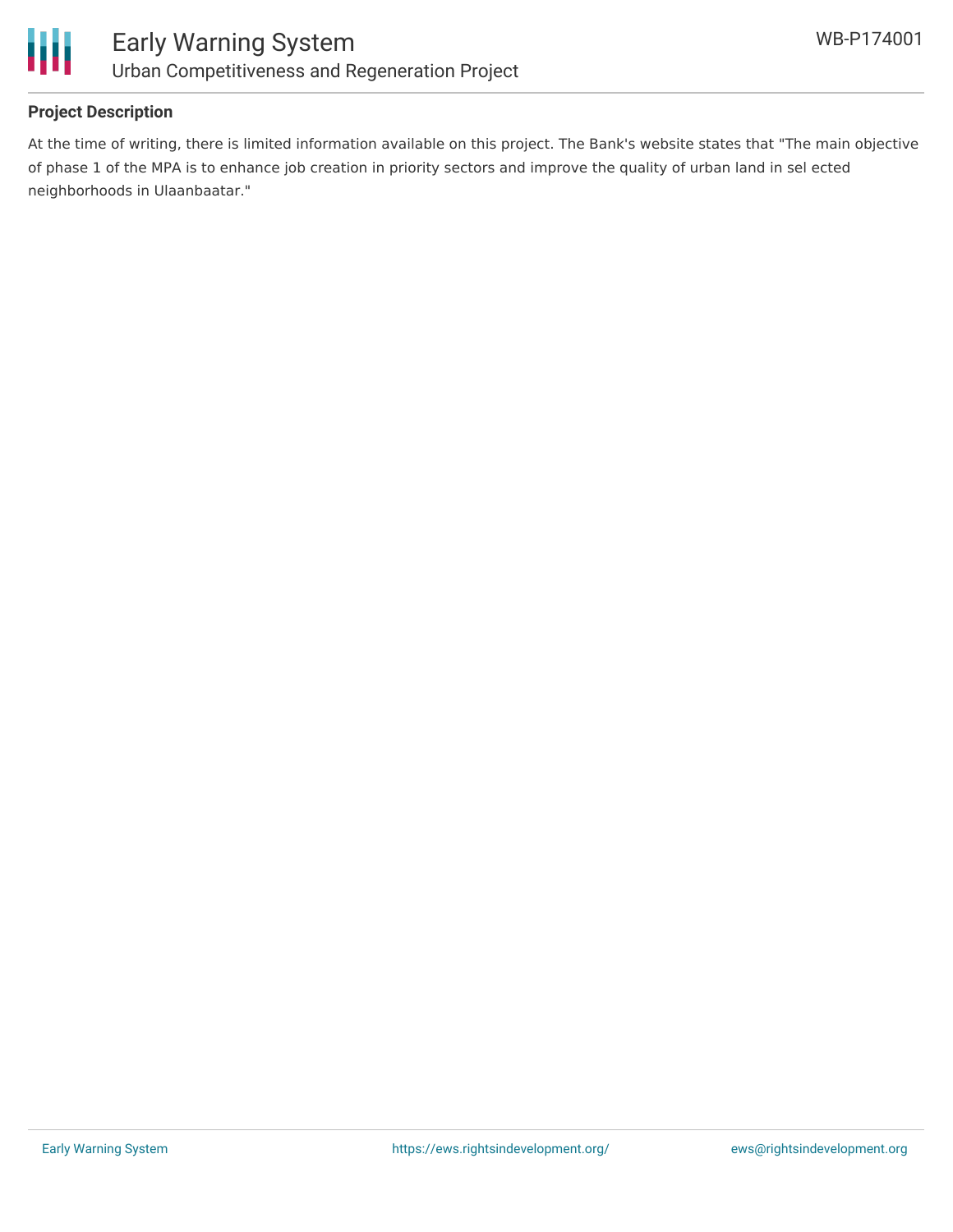

### Early Warning System Urban Competitiveness and Regeneration Project

### **Investment Description**

World Bank (WB)